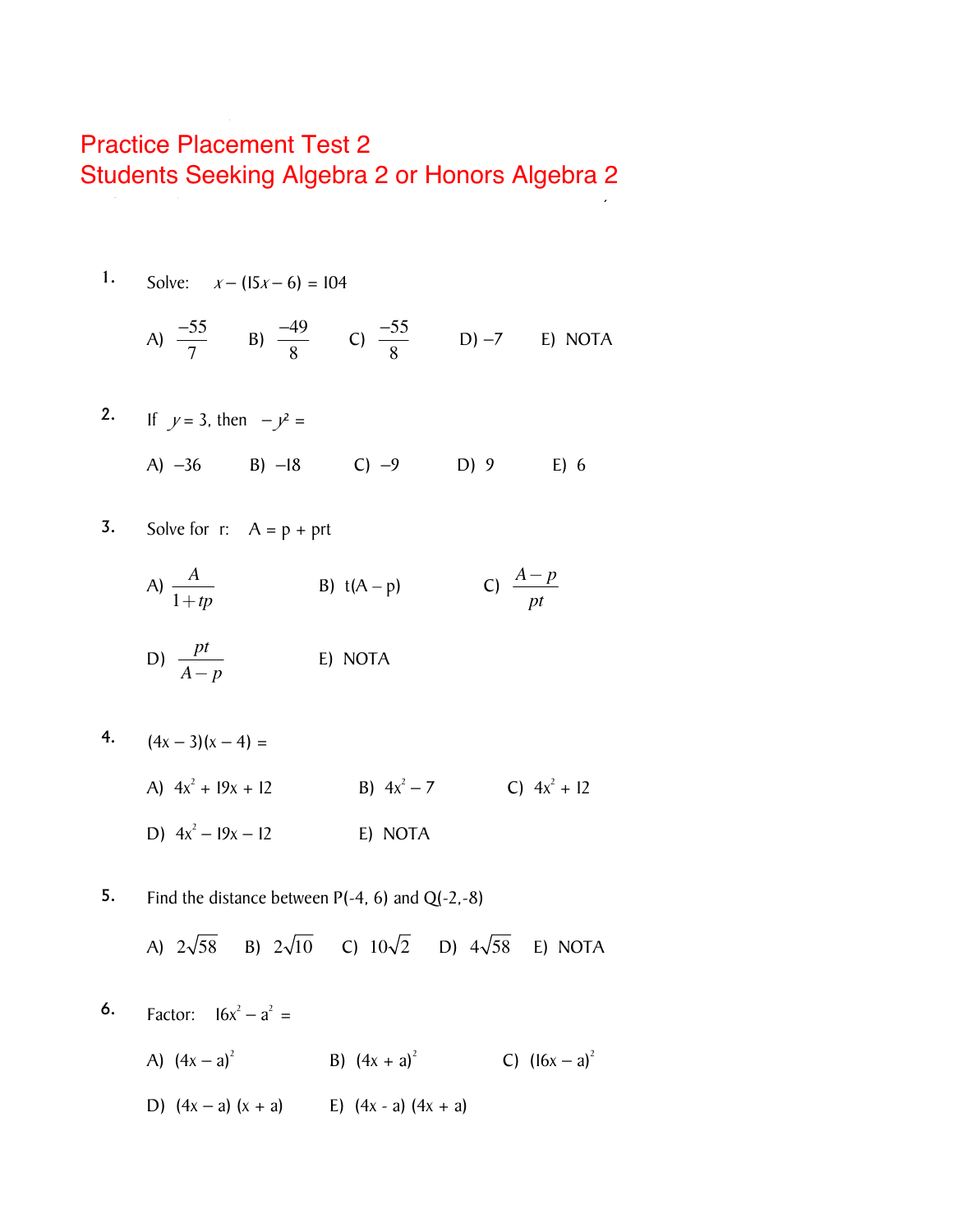7. Given the measure of angle A is 33º. Find the sum of the measures of the complementary angle, supplementary angle and vertical angle for angle A.

A) 257°   B) 237°   C) 
$$
\frac{247°}{3}
$$
   D) 279°   E) NOTA

8. One of the solutions of the equation  $x^2 - x = 12$  is:

A) −12 B) − 4 C) 4 D) 3 E) NOTA

9. Find the area of a circle with circumference  $32\pi$ 

A)  $228\pi$  B)  $256\pi$  C)  $16\pi$  D) 16 E) NOTA

10. The value of  $3^2 + 2^3$  is:

A) -I B) 
$$
\frac{1}{17}
$$
 C)  $\frac{17}{72}$  D)  $\frac{1}{72}$  E) NOTA

11. Solve:  $15 + 10x > -4x + 3$ 

A) 
$$
x > -\frac{9}{7}
$$
  
B)  $x < -\frac{6}{7}$   
C)  $x < -6$   
D)  $x > -\frac{6}{7}$   
E) NOTA

12. The perimeter of a rectangle is 28 in. If its length is 9 in., find its area.

A) 6 sq. in. B) 45 sq. in. C) 90 sq. in. D) 2.5 sq. in. E) NOTA

13. Solve the equations  $2(m + 5) = -25$  and  $4(2 - n) - 2 = 41$ . What is the sum of the solutions for *m* and  $n^2$ 

A) 17 B) -35 C) 
$$
-\frac{35}{2}
$$
 D)  $-\frac{35}{4}$  E)  $-\frac{105}{4}$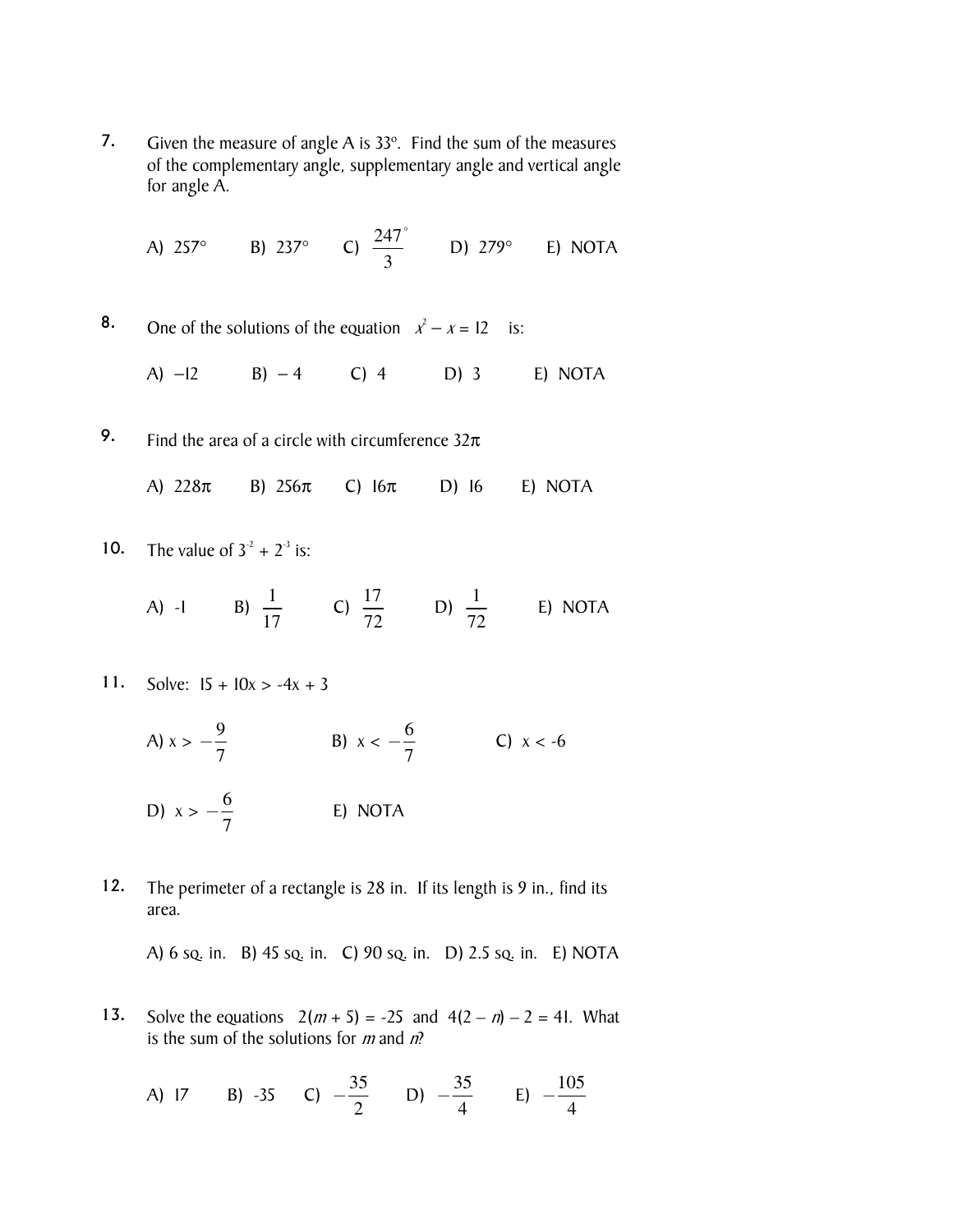14. If  $x + y = 6$  and  $x = y + 2$ , then find the numerical value of y.

A) 1 B) 2 C) 3 D) 4 E) NOTA

15. If you choose a random point on a side of the trapezoid, what is the probability that it is on WZ?

A) 
$$
\frac{1}{45}
$$
 B)  $\frac{4}{5}$  C)  $\frac{8}{45}$  D)  $\frac{4}{9}$  E)  $\frac{5}{9}$ 



- 16. Find the equation of the line containing the point (−3, −12) and having slope:  $-4$ .
	- A)  $y = -4x$  B)  $y = 4x$  C)  $y = -4x 24$
	- D)  $y = 3x 4$  E) NOTA
- 17. Find the middle term to make this polynomial factorable:

$$
x^2 + \underline{\hspace{1cm}} + 10
$$

- A)  $12x$  B)  $13x$  C)  $7x$  D)  $3x$  E)  $10x$
- 18. Which equation is graphed to the right?

A)  $x + y = 2$  B)  $2x - y = 3$  C)  $2x + y = 3$ 

D)  $2x - y = 5$  **E)** NOTA



19. A boy is mowing a rectangular lawn 40 ft. long and 30 ft. wide. He has cut all of it except for a rectangle that is 20 ft. long and 15 ft. wide. What fractional part of the lawn remains uncut?

A) 
$$
\frac{1}{4}
$$
 B)  $\frac{9}{40}$  C)  $\frac{7}{240}$  D)  $\frac{1}{2}$  E) NOTA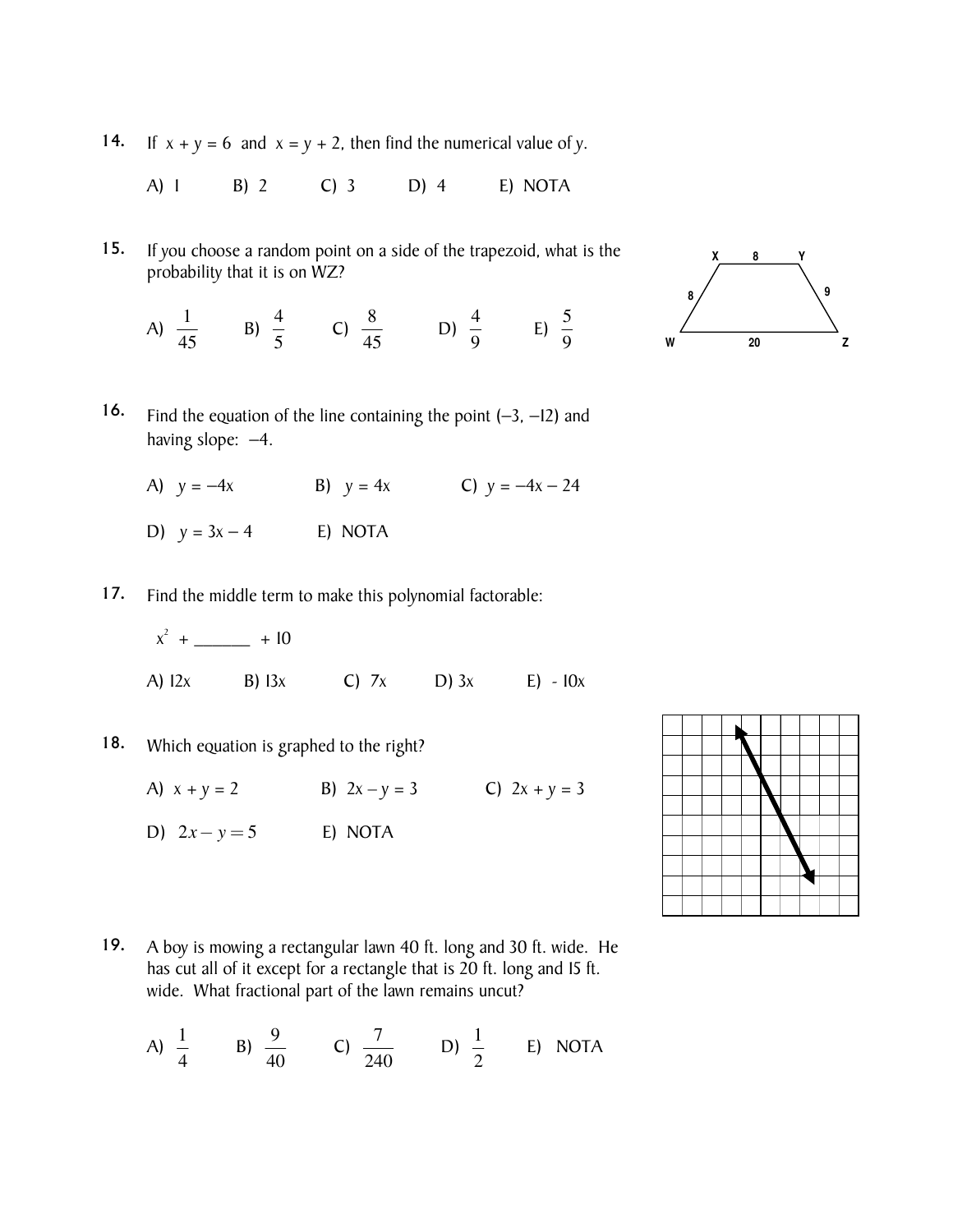**20.** Factor completely:  $18x^3 - 63x^2 + 9x =$ 

A) 9 ( $2x^3 - 7x^2$  $+ x$ ) B) 9x (2x<sup>2</sup> – 7x) C)  $9x (2x^2 - 7x + x)$  $-7x + x$ ) D)  $9x (2x^2 - 7x + 1)$ E)  $9x (2x - 1)(x - 3)$ 

- 21. Find the equation of the perpendicular bisector between K(3, -6) and L(10, 17)
	- A)  $23x 7y = 138$  B)  $7x + 23y = 461$ C)  $23x - 7y = 54$  D)  $11x - 7y = -9$ E) NOTA
- 22. In the figure to the right, the circle is centered at the origin and passes through point P (0, -3). Which of the following points does it also pass through?
	- A) (3, 3) B)  $(-2\sqrt{2},-1)$  C) (2, 6)
	- D) (1.5, 1.3) E) (-3, 4)



- A) center  $(0, -3)$  radius = 10 B) center  $(1, 3)$  radius = 5 C) center (0, 3) radius =  $\sqrt{10}$ D) center (0, -3) radius =  $\sqrt{10}$ E) center  $(0, 3)$  radius = 5
- 24. Find the geometric mean between 8 and  $\frac{1}{4}$

A) 
$$
\sqrt{2}
$$
 B)  $\frac{1}{2}$  C)  $\frac{\sqrt{2}}{2}$  D) 2 E) 16

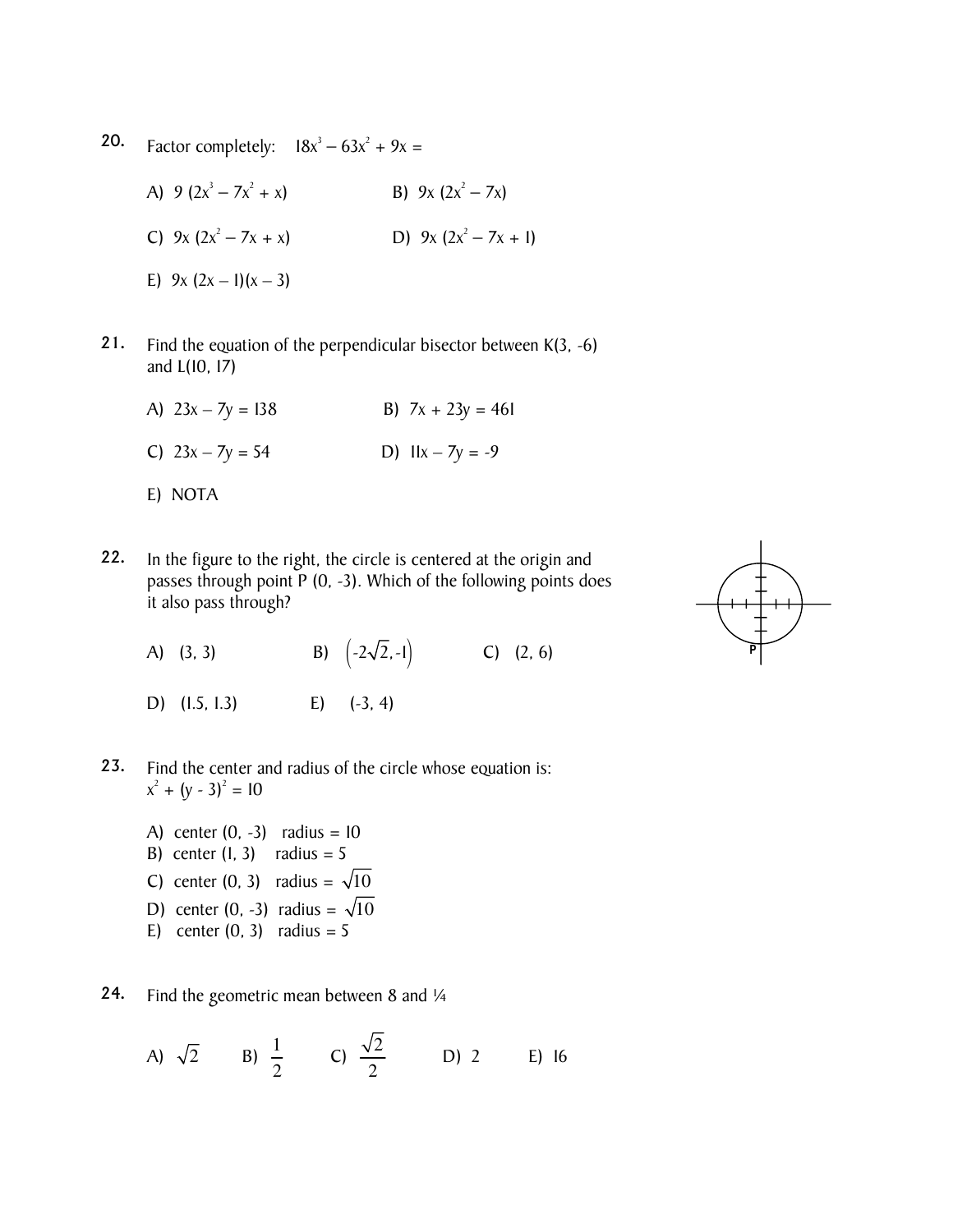25. Find the volume of a cylinder that has a diameter of 12 in. and a height of 15 in.

A) 2160π B) 90π C) 540π D) 2700π E) NOTA

26. Find the area of a right triangle with hypotenuse 15 in. and altitude 12 in. (to the hypotenuse).

A)  $90$  in<sup>2</sup> B) 180 in $^{2}$ C) 54 in $^{2}$ D)  $108 \text{ in}^2$ E) NOTA



- 27. Given A(0, 2), B(5, 5), and C(7, 2). Reflect  $\triangle$ ABC over the x-axis. Give the coordinates of the vertices of the image.
	- A) A'(0, 2) B'(-5, 5) C'(-7, 2) B) A'(-2, 0) B'(-5, 5) C'(-2, 7) C)  $A'(0, -2) B'(5, -5) C'(7, -2)$ D) A'(2, 0) B'(5, 5) C'(2, 7) E) NOTA
- 28. In the figure to the right, O is both the center of the circle with radius 2 and a vertex of the square OPRS. What is the length of diagonal PS?

(A)  $1/2$  (B) 1 (C) 4 (D) 2 (E)  $2/3$ 

29. In the diagram at the right, m∠BCE is 144°. Find m∠ECD.

A) 72° B) 20° C) 42° D) 144° E) NOTA





30. Find the exact value of x.

A) 10 B)  $10\sqrt{3}$  C) 5 D)  $5\sqrt{3}$  E) NOTA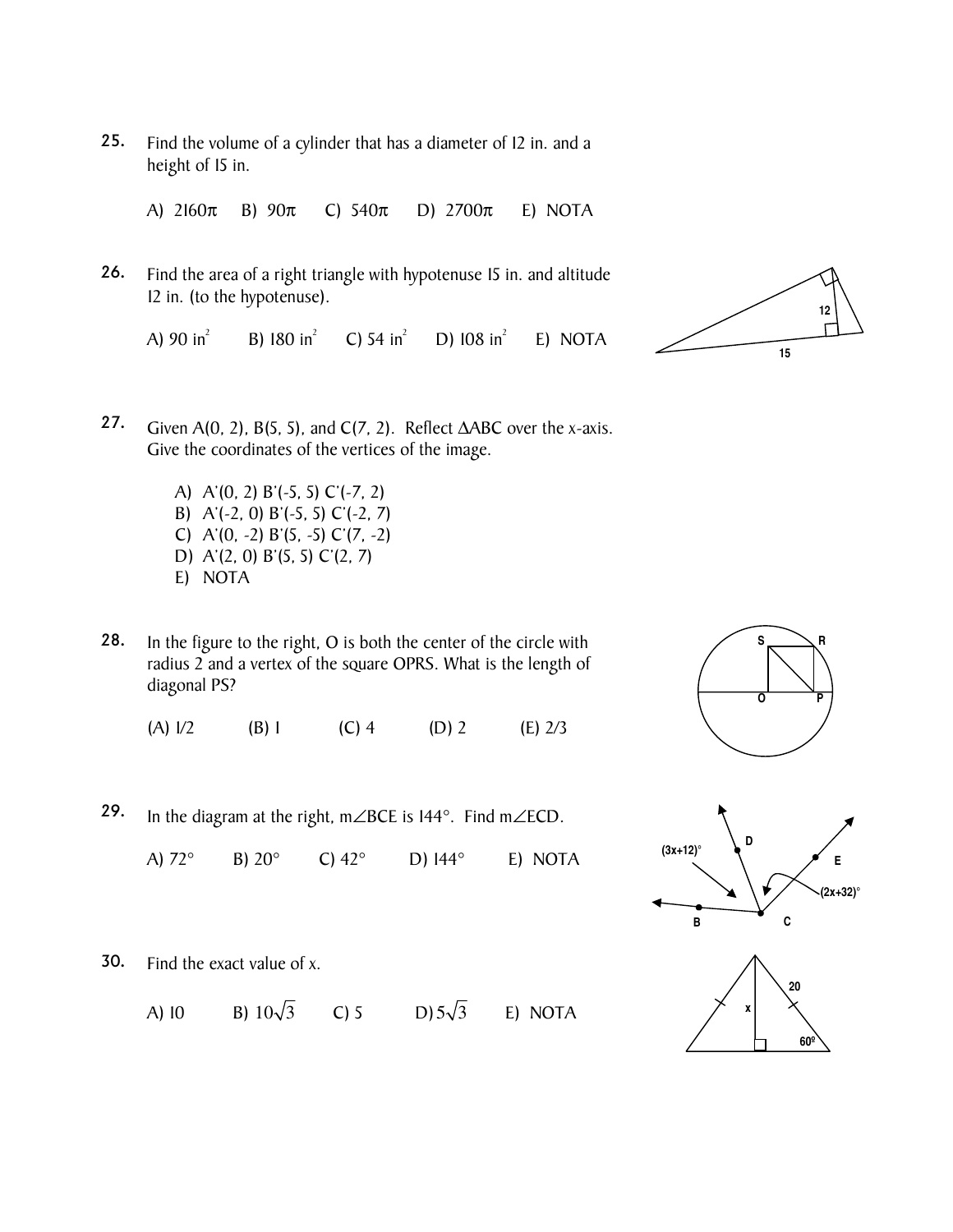

- 
- E) quadrilateral
- 36. Find the area of the shaded region (a regular hexagon inscribed in the circle with a radius of 6)

A) 54 - 36π B) 36π - 108 C) 6π

D)  $108π^2$ E)  $36\pi - 54\sqrt{3}$ 



**6**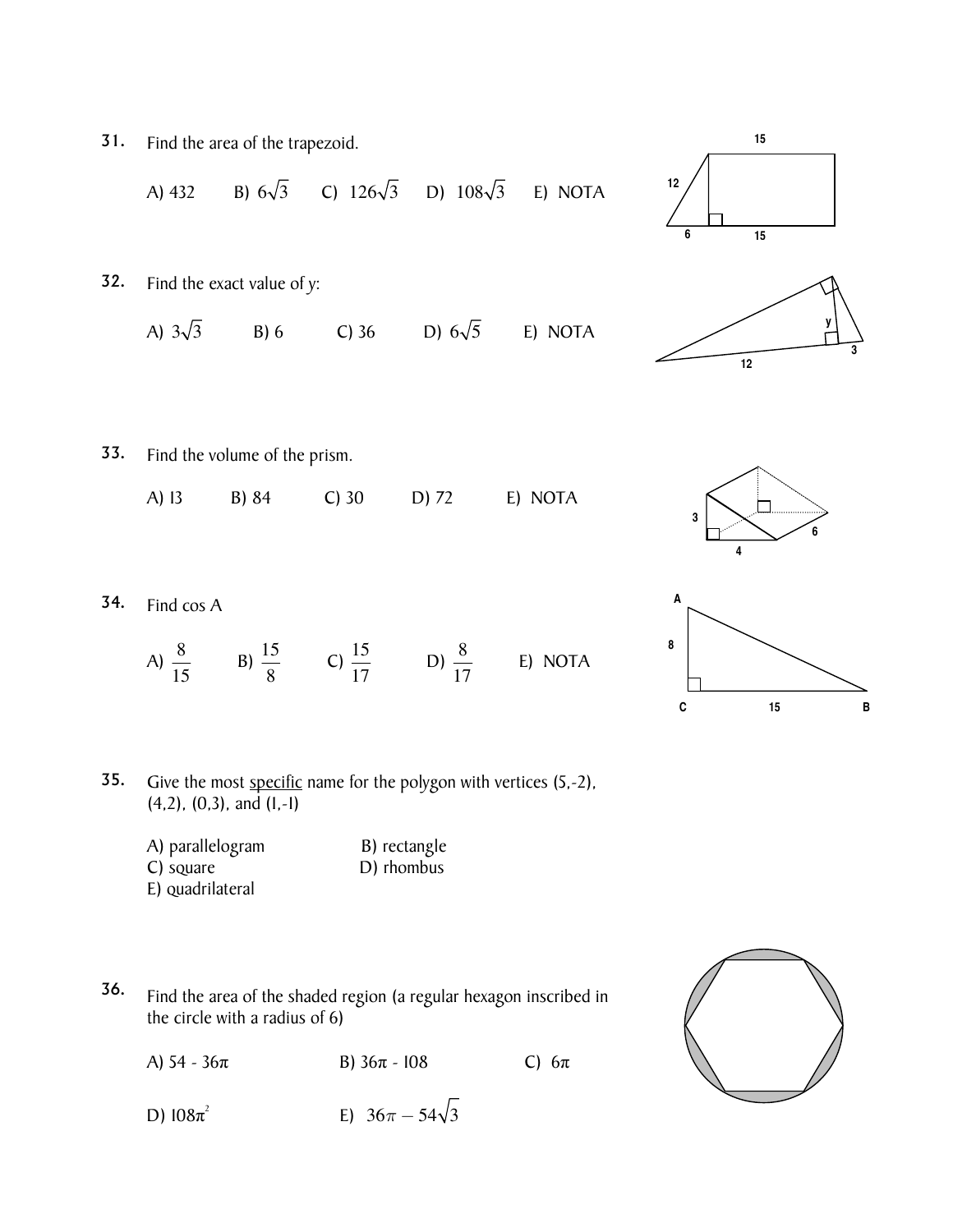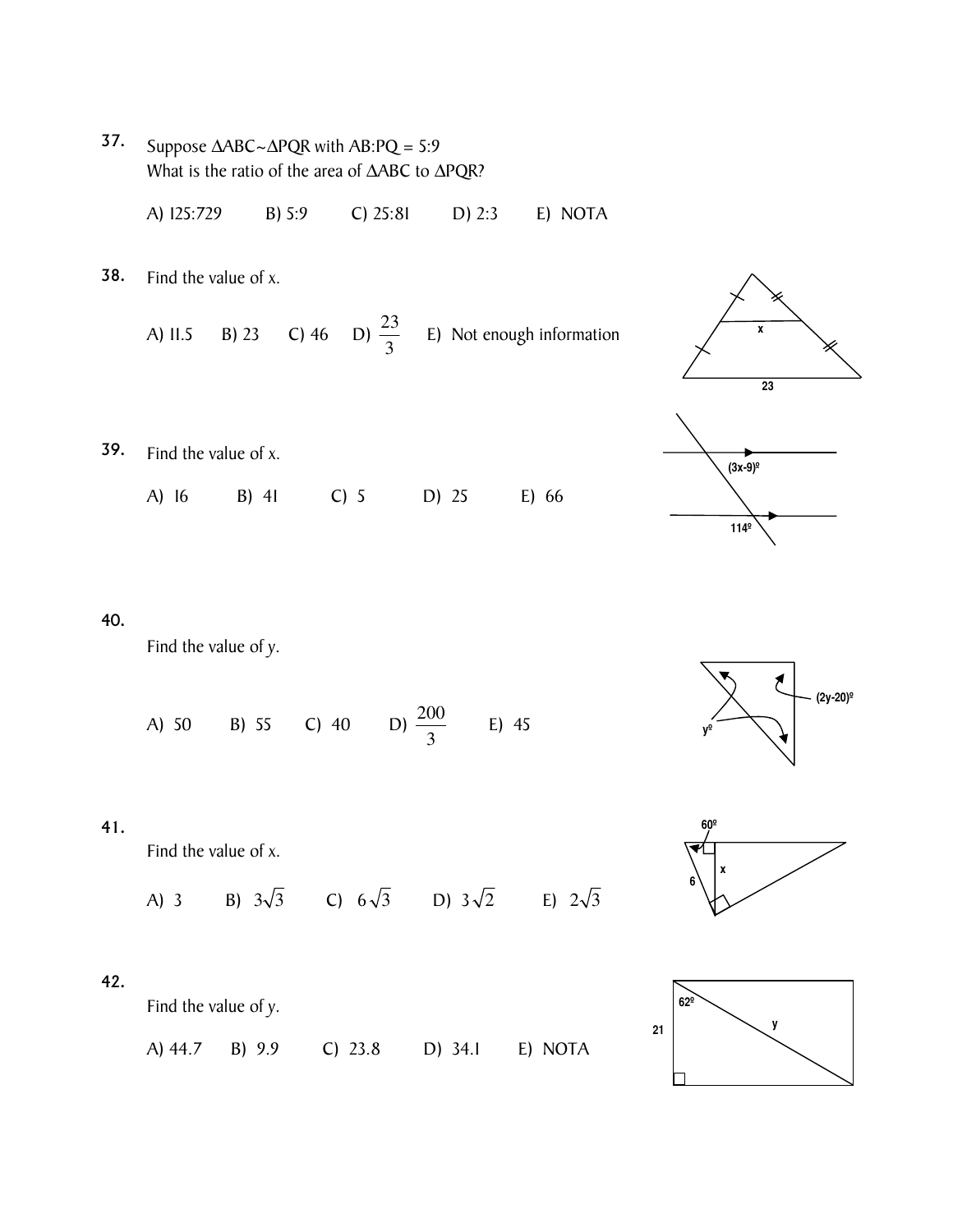43. Which of these are a pair of same-side interior angles?

A) 7, 3 B) 2, 3 C) 1, 3 D) 5, 3 E) NOTA



44. Find the value of x and y that will make this a parallelogram.

| A) $x = 45$ , $y = \frac{110}{3}$ | B) $x = 50$ , $y = \frac{100}{3}$ |
|-----------------------------------|-----------------------------------|
| C) $x = 50$ , $y = 20$            | D) $x = 50$ , $y = 60$            |



- E) NOTA
- 45. The lengths of two sides of a triangle are 6 and 3. What do you know about the third side?
	- A) It's between 6 and 9 B) It's less than 6
	- C) It's between 3 and 9 D) It's less than 9
	- E) NOTA
- 46. Which method can be used to prove that these two triangles are congruent?



A) HL B) SAS C) SSS D) ASA E) NOTA

- 47. What kind of polygon has angle measures that add up to 1440º?
	- A) Hexagon B) Heptagon C) Decagon
	- D) Dodecagon E) NOTA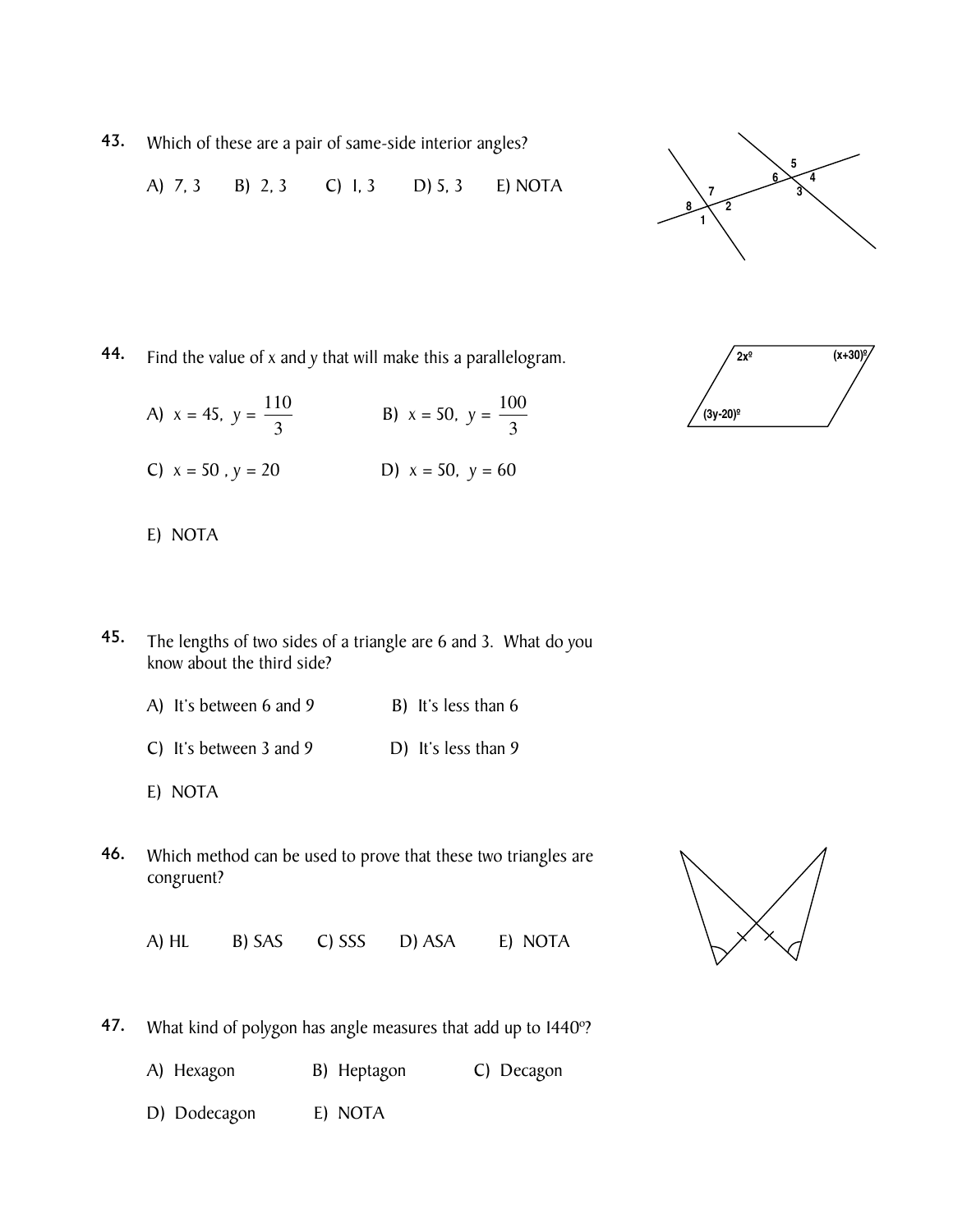For problems 48-50:

Fill-in the blanks for a two-column proof of the theorem: The two acute angles of a right triangle are complementary.

Given: In  $\triangle ABC$ ,  $\angle B$  is a right angle Prove: ∠A and ∠C are complementary

Statements: Reasons:

- 1. In  $ΔABC$ ,  $∠B$  is a right angle. 1. Given
- 
- 3. m∠A + m∠B + m∠C =  $180^{\circ}$  3. \_\_\_\_\_#49
- 4. m∠A +  $90^{\circ}$  + m∠C = 180° 4. Substitution (steps 2 & 3)
- 
- 6. ∠A and ∠C are complementary 6.  $\_\_\_$ #50



- 2.  $m∠B = 90°$  2.  $#48$ 
	-
- 5. m∠A + m∠C =  $90^{\circ}$  5. Subtraction Property
	-

- 48. Choose from:
	- A) Triangle Sum Theorem
	- B) Definition of a right angle
	- C) Definition of congruent angles
	- D) Linear Pair Theorem
	- E) Definition of complementary angles

49. Choose from:

- A) Triangle Sum Theorem
- B) Definition of a right angle
- C) Definition of congruent angles
- D) Linear Pair Theorem
- E) Definition of complementary angles

## 50. Choose from:

- A) Triangle Sum Theorem
- B) Definition of a right angle
- C) Definition of congruent angles
- D) Linear Pair Theorem
- E) Definition of complementary angles